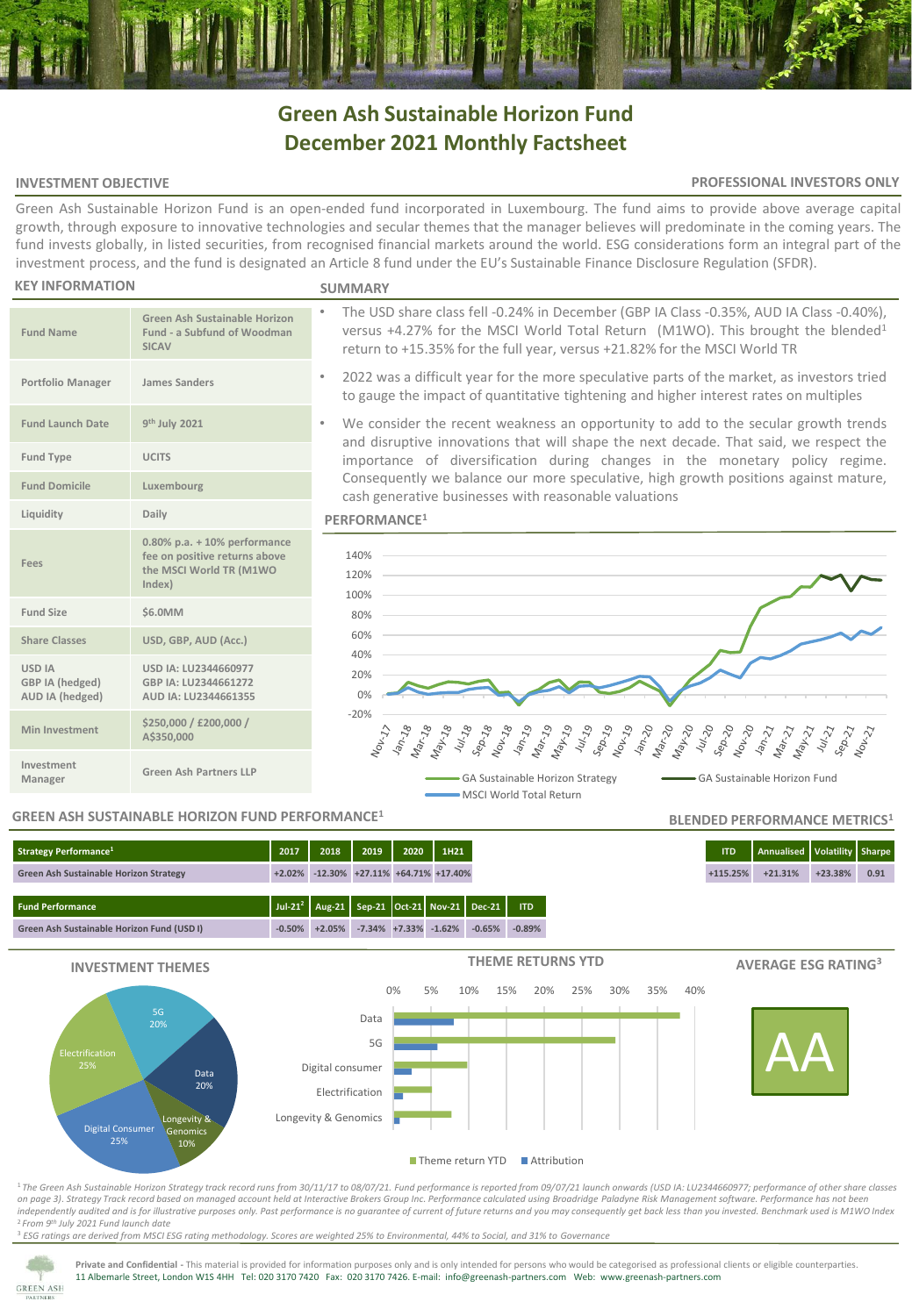# **SECTOR EXPOSURE**



**REGIONAL EXPOSURE BY LISTING**



### **WEIGHTINGS BY MARKET CAP**

| 0%                                                            | 20% | 40% | 60%                                                   | 80% | 100% |  |  |  |  |  |
|---------------------------------------------------------------|-----|-----|-------------------------------------------------------|-----|------|--|--|--|--|--|
| Mega Cap (> \$200BN)<br>Mid Cap (\$2BN-10BN)<br><b>■</b> Cash |     |     | Large Cap (\$10BN-200BN)<br>Small Cap (\$300MM-\$2BN) |     |      |  |  |  |  |  |

# **SERVICE PROVIDERS**

| Auditor                 | PricewaterhouseCoopers<br>(PWC)                            |
|-------------------------|------------------------------------------------------------|
| Custodian               | Credit Suisse (Lux)                                        |
| Administrator           | <b>Credit Suisse Fund Services</b><br>(Lux)                |
| <b>Paying Agent</b>     | <b>Credit Suisse AG</b>                                    |
| Legal<br>Representative | <b>Credit Suisse AG</b>                                    |
| Management<br>Company   | <b>MultiConcept Fund</b><br>Management S.A<br>(Luxembourg) |

# **FUND UPDATE AND OUTLOOK**

The USD share class fell -0.24% in December (GBP IA Class -0.35%, AUD IA Class -0.40%), versus +4.27% for the MSCI World Total Return (M1WO). This brought the blended<sup>1</sup> return for Sustainable Horizon Strategy (managed account) and fund to +15.35% for the full year, versus +21.82% for the MSCI World Total Return.

December started on shaky ground, as inflation fears continued to dominate following a 6.8% November CPI print. Powell acknowledged the risk of inflation staying higher for longer in the December FOMC meeting and announced faster pace of asset purchase tapering, which brought forward rate hike expectations. At year end, the market was pricing in a 62% chance of the first hike coming in March, and three hikes expected for the full year.

5G was the best performing theme in December, rising +12.84%. Marvell Technology and Broadcom gained +22.93% and +20.95% respectively, after reporting very strong Q3 earnings and positive medium term outlooks. Samsung Electronics finished up +10.08%, also buoyed by optimism over semiconductor demand in the coming quarters. US cell towers performed well, with Crown Castle International up +15.78% and American Tower +11.99%. Cellnex declined - 1.65%, due to concerns raised by the CMA in the UK over the CK Hutchison tower acquisition there. The theme returned  $+29.44\%$  for the full year on a blended basis<sup>1</sup>. We expect to see a decentralisation of computation to server the needs of IoT, autonomous vehicles, and the Metaverse, which will require major investment in Edge networks in the coming years, so we will ne renaming the theme to 5G & Edge going forwards.

Longevity & Genomics rose +2.37%, as larger cap stocks more than offset ongoing 22.47%, Coinbase -19.88% and TCS Group weakness in the earlier stage biotech companies (Eli Lilly +11.36%, Pfizer +9.90% full year on a blended basis<sup>1</sup>. and Illumina +4.14%). It was a similar story for

the full year, over which the theme returned +7.70% on a blended basis<sup>1</sup>. Underlying progress in the science and technology of genomic medicine has made considerable progress in 2021, however the whole biotech sector has been in a bear market since its alltime highs in February 2021. This sets the stage for compelling opportunities in 2022, as valuations are much more reasonable even as fundamentals have improved in terms of commercialisation pipelines and new partnerships/development candidates.

Electrification rose +0.43% in December, supported by metals and utility stocks. Renewables, which comprise the more growth-focused component of the theme, had a very weak month, whether in solar (down by a range of -14-28%), hydrogen (ITM Power -13.97%), or storage/smart grids (Stem Inc - 10.60%). Uranium stocks were also down, falling around -9% on average. The blended $1$ full year return for the theme was +5.13%. We avoided OEM EV companies in 2021, which saw a lot of volatility over the course of the year (see Rivian), preferring to focus on critically important and relatively scarce materials relating to electrification (e.g. copper and uranium), along with renewables. Like biotech, renewables have been in a bear market since February 2021 despite very high growth rates and improving fundamentals. Unlike genomic medicine, renewables are a more mature and proven technology, and decarbonisation has increasing public and governmental support. We are optimistic about forward returns in the space, especially after recent multiple compression.

Digital Consumer fell -0.98%. Legacy payment network and payment processing stocks staged a recovery in December, with Visa rising +11.84% and Global Payments +13.78%. It was a much weaker month for digital-native fintech – Block (previously Square) fell - 11.93%. The theme returned +9.80% for the

<sup>1</sup>*The Green Ash Sustainable Horizon Strategy track record runs from 30/11/17 to 08/07/21. Fund performance is reported from 09/07/21 launch onwards (USD IA: LU2344660977; performance of other share classes on page 3)*. *Strategy Track record based on managed account held at Interactive Brokers Group Inc. Performance calculated using Broadridge Paladyne Risk Management software. Performance has not been independently audited and is for illustrative purposes only. Past performance is no guarantee of current of future returns and you may consequently get back less than you invested. Benchmark used is M1WO Index*

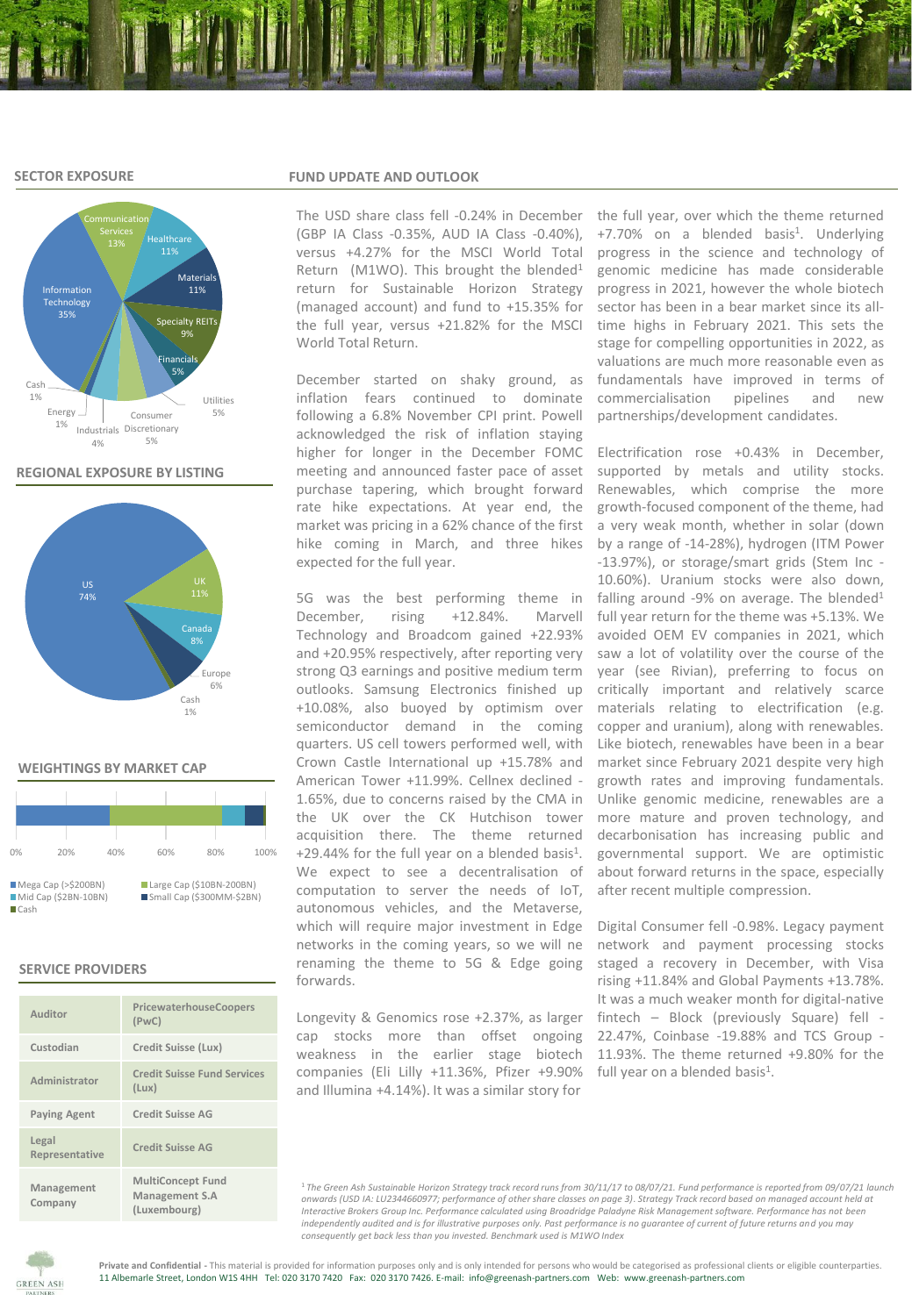

The pandemic-driven gains in eCommerce share have proved durable, though all retailers have had to contend with COVIDrelated costs and supply chain issues. Additional share will be won through the evolution of the retail experience as we build out the Metaverse, with embedded digital wallets, AI, and virtual/augmented reality facilitating seamless transition from online to offline.

Data was the weakest, declining -10.17%. In this theme, only datacentre operator Equinix and Microsoft finished in positive territory, rising +4.14% and +1.73%. The main detractors were the younger public companies, such as Darktrace, Unity Software, IonQ and Planet Labs, which were down by a range of -9-29% in December. Nvidia was also weak, declining -9.98%. Despite this, Data remained the best performing theme for the year, returning +43.27%. Going forwards we expect a broadening of opportunities in artificial intelligence and machine learning, and so will be renaming the theme to Data & AI.

5 6 7 8 9 10 80 100 120 140 Pre-COVID/Pre-QE

**GS SECULAR GROWTH VALUATIONS (GSXUSGRO INDEX)**

BEst Price/Earnings Best Price/Sales

Now

 $\overline{2}$ 3 4



2022 was a difficult year for the more speculative parts of the market, as investors tried to gauge the impact of quantitative tightening and higher interest rates on company valuations. Higher multiple and longer term growth stories were worst impacted, especially relative newcomers to the public markets – from the February 2021 highs, the S&P Global Clean Energy Index ended the year down - 36.30%, S&P Biotechnology Select Industry Index -36.03%, GS Non-profitable Tech Basket -38.37%, Renaissance IPO ETF -24.94% and SPAC Index -34.93%.

20 -

**Marzo** 

40 60

The sector rotations have been indiscriminate and mechanical, and due to very strong top and bottom line growth from many bellwether technology companies, by some measures, valuations have now returned to pre-COVID, pre-QE levels (e.g. GS Secular Growth Basket/GSXUSGRO Index, which at the time of writing is nearly back to February 2020 P/S and P/E multiples; see above).

While it is correct for the Fed to show some steel in the face of undoubtedly high inflation in order to maintain its credibility, it seems unlikely that the supply chain bottlenecks, commodity price rises, and massive shift in consumer spending from services to goods will repeat this year (in fact they would have to increase given inflation is a simple YoY comparison). It is also worth noting that part of the rationale for speeding up the process of policy normalisation is that economic growth is strong and the labour market is recovering more quickly than expected. The Fed hiked rates 9 times between Dec-15-Jul-19, a period which also enjoyed full employment and strong growth, and from the first hike to the first cut, the S&P returned +59.07% (+13.67% annualised) and the Nasdaq +81.06% (+17.81% annualised).

From this perspective, we consider the recent market weakness an opportunity to add exposure to the secular growth trends and disruptive innovations that will shape the next decade. That said, we respect the importance of diversification during changes in the monetary policy regime, and recognise that we have had three very strong years of stock market returns. Consequently we balance our more speculative, high growth positions against mature, cash generative businesses with reasonable valuations. Furthermore, sector diversification within themes, with allocations to non-traditional areas of growth such a specialty REITs, utilities, and basic materials are a key differentiator of the GA Sustainable Horizon Fund, when compared to other growth-orientated thematic strategies.

### **GREEN ASH SUSTAINABLE HORIZON FUND PERFORMANCE BY SHARE CLASS**

| <b>Ticker</b>                         | <b>ISIN</b> | <b>Share Class</b>                        | $Jul-21$ | <b>Aug-21</b> | $Sep-21$ | $\overline{OCt}$ -21 | Nov-21   | Dec-21   | ITD 09/07/21 |
|---------------------------------------|-------------|-------------------------------------------|----------|---------------|----------|----------------------|----------|----------|--------------|
| GRASHUS LX Equity LU2344660977        |             | Green Ash Sustainable Horizon Fund USD IA | $-0.50%$ | 2.05%         | $-7.34%$ | 7.33%                | $-1.62%$ | $-0.24%$ | $-0.89%$     |
| <b>GRASHGB LX Equity LU2344661272</b> |             | Green Ash Sustainable Horizon Fund GBP IA | $-0.60%$ | 1.99%         | $-7.41%$ | 7.30%                | $-1.62%$ | $-0.35%$ | $-1.26%$     |
| GRASHAU LX Equity LU2344661355        |             | Green Ash Sustainable Horizon Fund AUD IA | $-0.60%$ | 1.93%         | $-7.42%$ | 7.27%                | $-1.62%$ | $-0.40%$ | $-1.41%$     |